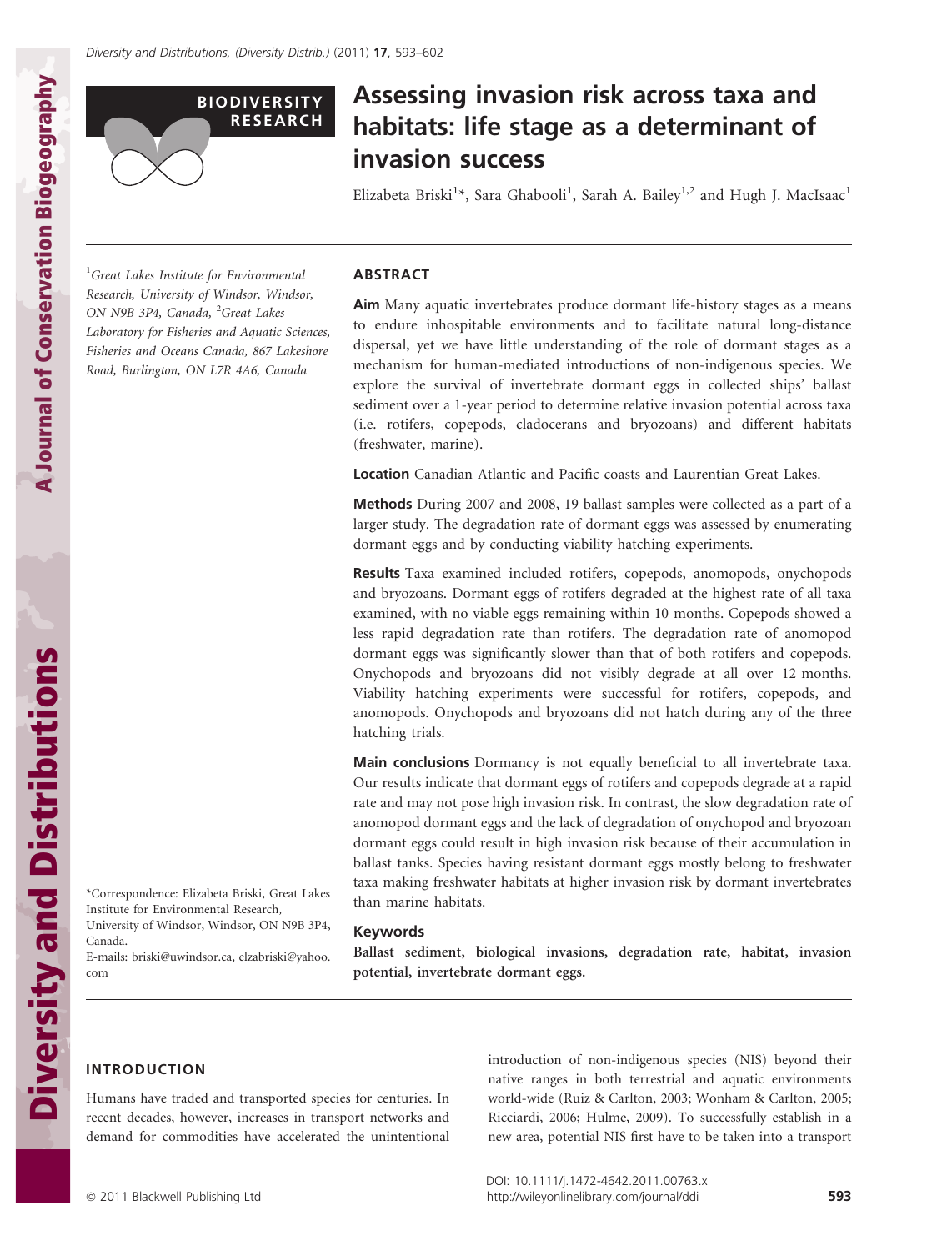vector (e.g. ballast water), survive the voyage, and be released into a new area (e.g. Kolar & Lodge, 2001; Colautti & MacIsaac, 2004). The invasion process can be viewed as a series of stages that starts at the transport stage, followed by introduction, and finally, establishment. Successful transition between stages depends on three primary factors: propagule pressure (i.e. number of individuals introduced), physiological tolerance to physical and chemical conditions and integration into the biological community, with most invasions failing at one of the stages (Kolar & Lodge, 2001; Colautti & MacIsaac, 2004).

Diversified life history traits, such as asexual reproduction, high fecundity or broad diet, may enable species to overcome harsh conditions encountered during the invasion process (Kolar & Lodge, 2001). The production of dormant eggs, diapausing eggs, resting eggs, cysts or statoblasts is a life history strategy involving some type of metabolic and/or developmental depression (Cáceres, 1997; Bailey et al., 2005a; Duggan et al., 2005). A unique feature of dormant stages is that they are highly resistant to harsh environments (Cáceres, 1997; Schröder, 2005) and may facilitate dispersal and colonization of new areas (Cáceres, 1997). Thus, dormancy may play an important role in human-mediated dispersal of NIS. Dormancy has evolved in many bacterial, fungal, protist, plant and animal species: while some taxa remain dormant only as long as environmental conditions are unfavourable, others can remain dormant from decades to several centuries (Hairston et al., 1995, 1999; Hairston, 1996). For simplicity, the term 'dormant egg' is used in a broad sense in this paper and includes all of the dormant stages mentioned earlier.

Commercial vessels transport over 90% of the world's trade (Hulme, 2009) and are a leading mechanism for spread of NIS globally (Holeck et al., 2004; Ricciardi, 2006; Molnar et al., 2008). Ballast water, typically utilized to control the trim and stability of a vessel when not fully loaded with cargo, can contain significant amounts of suspended sediment that later settles to the bottom of the tank (Carlton, 1985; Gollasch & Leppäkoski, 1999). Sediments carried in ballast tanks can contain large numbers of active invertebrates as well as their viable dormant eggs that could pose an invasion risk if they are discharged along with ballast water, or if they hatch during a voyage and are subsequently discharged (Bailey et al., 2005a, 2007; Duggan et al., 2005; Drake & Lodge, 2007; Briski et al., 2010; Kipp et al., 2010).

Here, we explore long-term survivorship of dormant eggs collected from ballast tanks to determine the role of dormancy and relative invasion potential of different invertebrate taxa. Using sediment samples containing high densities of dormant eggs, we determined degradation rates and constructed degradation curves for dormant eggs of a variety of invertebrates over the 12-month period and examined relative invasion potential across different taxa (i.e. rotifers vs. copepods vs. cladocerans vs. bryozoans) and different habitats (freshwater vs. marine). We tested the hypotheses that the abundance and viability of dormant eggs will not vary across taxa or habitats over the 1-year period.

#### METHODS

Nineteen ballast samples, collected as part of a larger study, were selected for examination because they contained high densities of dormant eggs. Samples were collected from vessels visiting Atlantic or Pacific coast ports in Canada or American ports on the Great Lakes. Every sample was collected from a single tank from a single ship (Appendix S1 in Supporting Information). Approximately 6 kg of sediment was collected from each ship and thoroughly homogenized before being stored in dark conditions at 4°C (see Briski et al., 2010). Sediment was stored in covered buckets to prevent desiccation. While we acknowledge that conditions inside ballast tanks are less stable than in the laboratory, often with pronounced variability in temperature, salinity and concentration of different atmospheric gasses over time (Reid et al., 2007; Sutherland et al., 2009), our methodology will likely provide a conservative assessment of degradation rate within ballast tanks because variable conditions are expected to increase degradation rate (Keller & Pitblado, 1984; Onbé, 1985; Hairston et al., 1999; Brendonck & De Meester, 2003; Briski et al., 2010; Gray & MacIsaac, 2010).

All selected sediments contained at least 40 dormant eggs of at least one species per 40 g of sediment. In addition, one sample containing a lower density of dormant eggs was included as it contained species of rotifers and copepods not found in the other samples (Appendix S1). In total, we investigated three species of rotifers, at least eight species of copepods (copepods from six samples were not identified to species level), five species of cladocerans (here treated as infraorders Anomopoda and Onychopoda), and two species of bryozoans. Of these, one rotifer, three copepods, three cladocerans and one bryozoan were freshwater species, one copepod was estuarine, and one rotifer, five copepods and two cladocerans were marine species. One rotifer, two copepods and one bryozoan were not defined as either a freshwater or marine species because they were not identified to species level or hatched in the laboratory experiments.

To examine the rate of visible degradation, dormant eggs were enumerated every 2 months, for 12 months. At each time point, each sediment sample was fully mixed and four 40 g subsamples were removed using a stratified random subsampling design. Each subsample was washed on a 45-µm sieve to remove fine sediment. Dormant eggs were separated from the retained sediment using the colloidal silica Ludox<sup>®</sup> HS 40 (Burgess, 2001) and enumerated under a dissecting microscope. For each sediment sample, eggs that appeared completely intact (potentially viable) were counted and grouped based on size and morphology, and a maximum of 20 dormant eggs per morphological group were taken for molecular identification following the methods of Briski et al. (2011). Eggs that appeared to be physically damaged such as having a cracked shell or missing egg content were not counted and were assumed non-viable (Dharani & Altaff, 2004; Briski et al., 2011).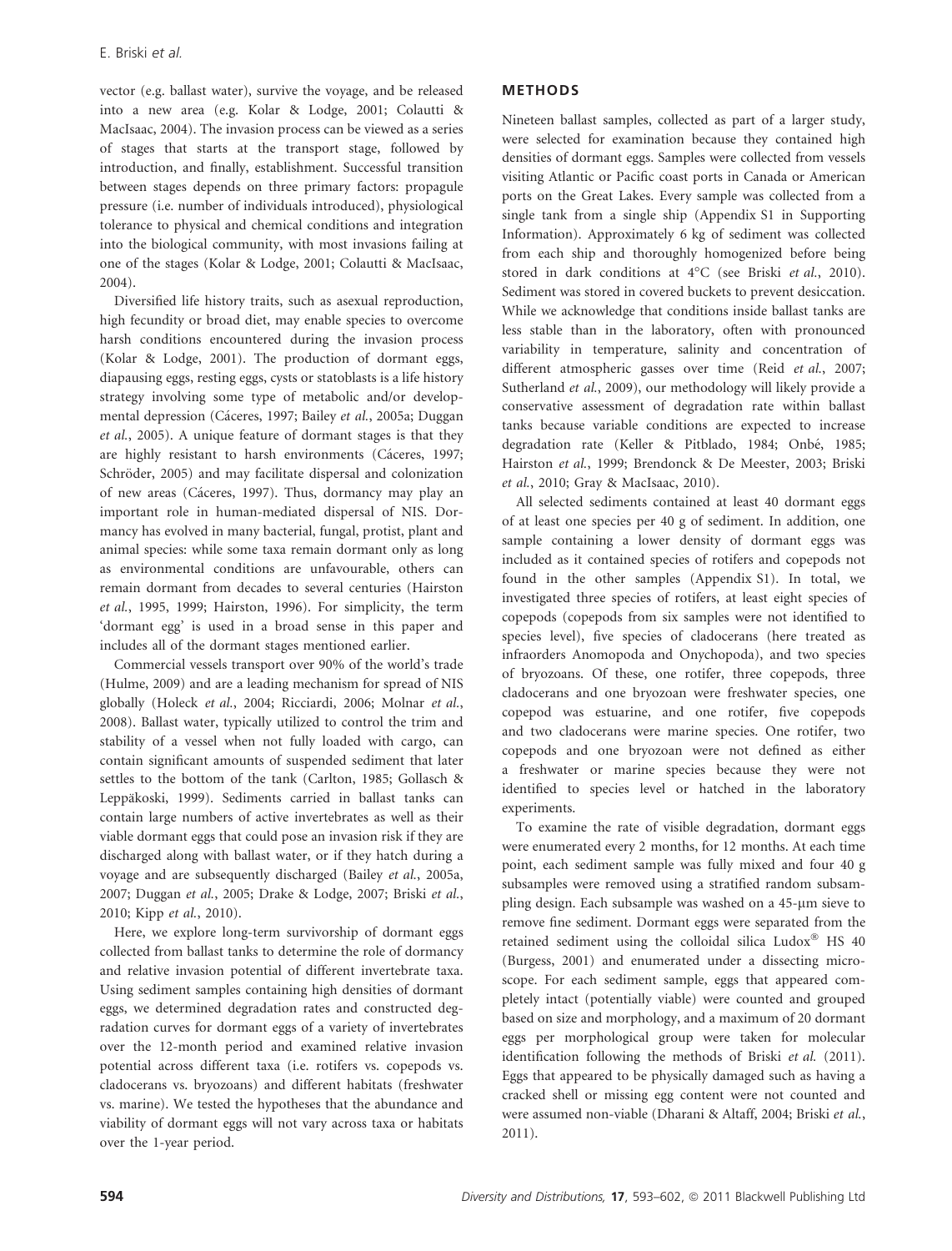Further, to assess actual viability of dormant eggs over time, we conducted hatching experiments 1, 6 and 12 months after collection of each sediment sample. We used the number of hatched eggs as a proxy measure of actual egg viability, although we acknowledge that eggs that did not hatch may have been viable but did not receive appropriate hatching cues (Schwartz & Hebert, 1987). At each time point, dormant eggs were isolated from 40 g sediment subsamples using a sugar flotation method (Hairston, 1996; Bailey et al., 2003; Briski et al., 2010; 2011). Extracted dormant eggs were placed in vials containing sterile synthetic pond water (0 parts per thousand  $\binom{0}{00}$  salinity; Hebert & Crease, 1980) or a sterile seawater medium with salinity of 15 or  $30\%$  using a stratified random design (see Briski et al., 2010). The seawater medium was prepared using ballast water of open ocean origin, filtered through 2.5-µm Whatman filter paper and diluted to 15 or  $30\%$  with sterile, synthetic pond water. Different salinities were used in an attempt to provide unknown species with optimum fresh-, brackish- or salt-water habitat and to maximize hatching success. Four replicates were placed in each of the 0, 15 and  $30\%_{\text{oo}}$  treatments at 20°C. To monitor for introduction of organisms from the environment, controls containing only hatching media were kept in each treatment group. Hatching percentage (H%) was calculated by dividing the total number of individuals hatched by the total number of dormant eggs isolated for hatching, multiplied by 100.

#### Statistical analysis

After enumerating and identifying dormant eggs throughout the year, we tested for differences in the onset and rate of visible degradation (i.e. estimated by visual assessment using above criteria) between dormant eggs within species on different ships, between species that belonged to the same taxonomic group (i.e. copepods, rotifers and anomopods) and between different taxonomic groups. To test for differences within species, we constructed a degradation curve for each species for each sediment sample, using data from all four replicates, described by the equation:

$$
y = 100/1 + e^{-Z(t - Q)}\tag{1}
$$

where  $t$  is time,  $Z$  is the rate of degradation and  $Q$  is the onset of degradation. The model was expanded to compare the rate and the onset of degradation between two curves using the equation:

$$
y = 100/1 + e^{(-Z_1 + Z_2)(t - Q_1 - Q_2)}
$$
\n(2)

where  $Z_1$  and  $Z_2$  are the rates of degradation, and  $Q_1$  and  $Q_2$ are the points of onset of degradation, for the first and second curves, respectively. All possible combinations of curve pairs were compared statistically by the Fit Nonlinear Model using Generalized Least Squares (S-PLUS<sup>®</sup> 6.1, 2002; Insightful Corp., Seattle, WA, USA). Further, to test for differences between species that belonged to the same taxonomic group, degradation curves were constructed as explained earlier, using data for each species combined across ships. Again, statistical comparisons were conducted using all possible combinations of species pairs within each taxonomic group using the nonlinear model. Finally, to test for differences between different taxonomic groups, data for each taxonomic group was combined across all ships for comparison as earlier. Significance levels for statistical comparisons of estimated parameters  $Z_1$  and  $Z_2$ , and  $Q_1$  and  $Q_2$ , were adjusted for multiple pairwise comparisons by Bonferroni-type correction to guard against inflating the type I error rate. The family-wise error rate of 0.05 was used. All tests were performed using the computer program S-PLUs  $6.1$  (S-PLUs<sup>®</sup>  $6.1$ , 2002; Insightful Corp.). Dormant eggs of two taxonomic groups (i.e. bryozoans and onychopods) did not visibly degrade at all and were excluded from statistical analyses.

Given that viability hatching assessments were conducted by repeated sediment subsampling over time, one-way analysis of variance with repeated measures (ANOVA) and post hoc Bonferroni tests were used to test for differences in absolute numbers of eggs hatched among three hatching experiments (i.e. three time points). The tests were performed separately for rotifers, copepods and anomopods (spss 11.5.0, SPSS Inc., 1989–2002; Chicago, IL, USA). A logarithmic transformation was applied to all datasets to meet assumptions of parametric tests. Greenhouse–Geisser corrections were used when sphericity was violated. A significance level of 95% was used for within subject effect statistical analyses, while Bonferroni-type protection to guard against inflating the type I error rate and family-wise error rate of 0.05 were used for pairwise comparisons.

#### RESULTS

Visible degradation and viability of dormant eggs of 18 taxa were examined over a 12-month period. Taxa examined included three rotifers, at least eight copepods, three anomopods, two onychopods and two bryozoans (Table 1, Appendix S1). Eighty-two per cent of dormant eggs of rotifers, with a mean density of 11 eggs per 40 g of sediment at  $T_0$ , completely degraded in 6 months (Table 1; Figs. 1 and 2), with all eggs degraded within 10 months. Dormant eggs of copepods, with a mean density of 251 eggs per 40 g of sediment at  $T_0$ , degraded to a mean density of 68 eggs per 40 g of sediment at  $T_6$ , and finally to a mean density of 14 eggs per 40 g at  $T_{12}$ . On average, 73% of dormant eggs of copepods degraded in the first 6 months, while an additional 21% degraded thereafter (Table 1; Figs. 1 and 2). The degradation rate of anomopod dormant eggs was significantly slower than that of rotifer and copepod eggs ( $P < 0.05$ , Tables 1 and 2, Fig. 2), with only 20% of eggs degrading within the first 6 months and 34% degrading through the entire year. Dormant eggs of onychopods and bryozoans, with respective mean densities of 15 and 5 eggs per 40 g of sediment at  $T_0$ , did not visibly degrade at all during the experiment.

Seven species (Brachionus plicatilis, Brachionus sp., Eurytemora affinis, Calanus euxinus, Daphnia magna, Evadne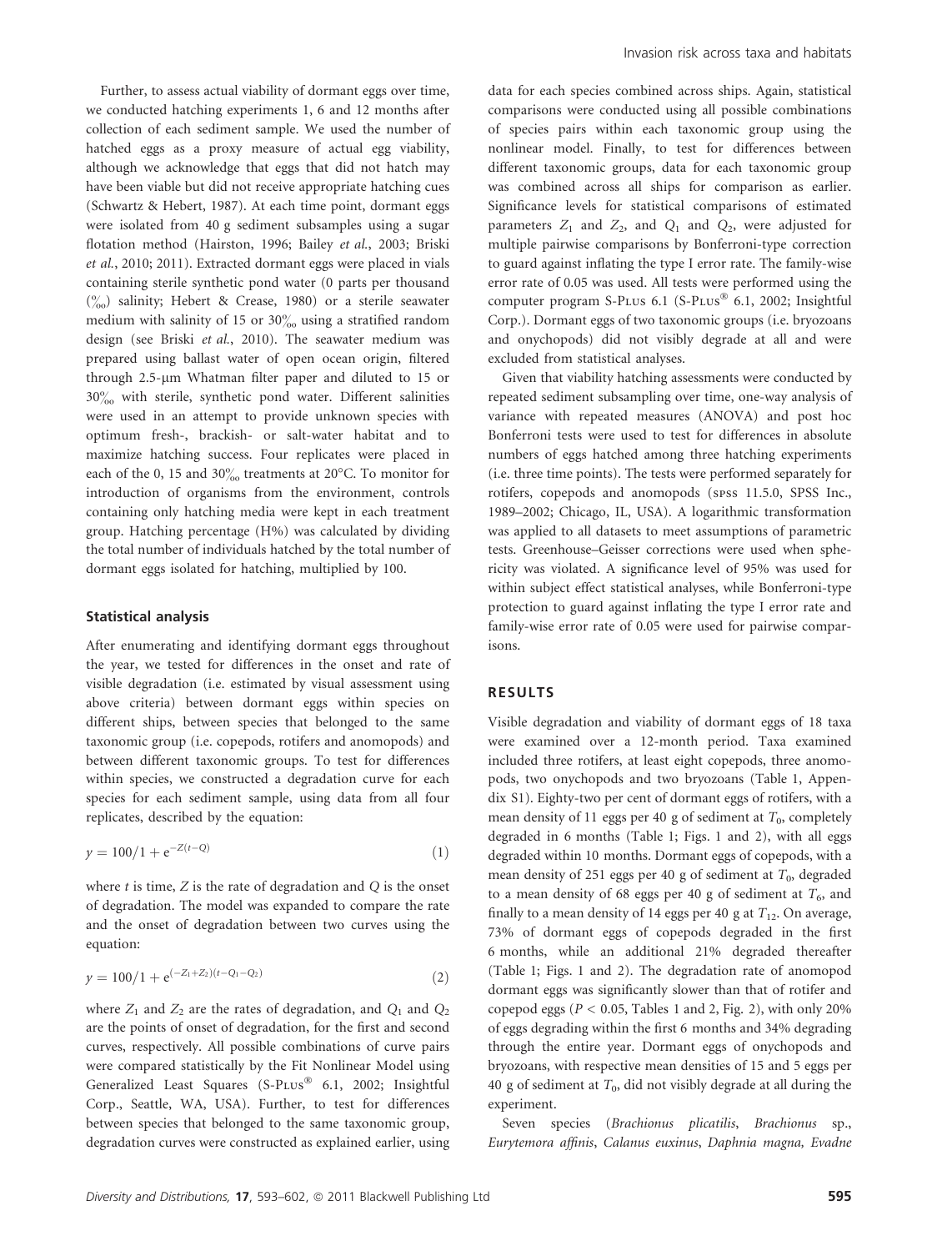Table 1 Mean and standard error (SE) of dormant egg density, by species, counted initially  $(T_0)$ , after 6 months  $(T_6)$  and 1 year later  $(T_1)$ . Number of samples indicates the number of tanks from which the species was recorded at each time point. The number of samples declines over time because most species were not detected in all samples at later time points. Mean and SE of dormant eggs were calculated considering only those samples with densities > 0. Note the increase in abundance for a few cases at  $T_6$  and  $T_{12}$  is the result of sample variability.

| Higher taxa<br>level | Species level             | Number<br>of<br>samples $T_0$ | Mean<br>density<br>of eggs $T_0$ | SE $T_0$ | Number<br>of<br>samples $T_6$ | Mean<br>density of<br>eggs $T_6$ | SE $T_6$       | Number<br>of samples<br>$T_{12}$ | Mean<br>density of<br>eggs $T_{12}$ | SE $T_{12}$    |
|----------------------|---------------------------|-------------------------------|----------------------------------|----------|-------------------------------|----------------------------------|----------------|----------------------------------|-------------------------------------|----------------|
| Rotifer              | Brachionus plicatilis     | 6                             | 12.5                             | 1.7      | $\overline{4}$                | 2.1                              | 0.4            | $\Omega$                         | $\Omega$                            | $\Omega$       |
| Rotifer              | Brachionus calyciflorus   | 1                             | 11.2                             | 0.3      | 1                             | 1.7                              | $\mathbf{1}$   | $\mathbf{0}$                     | $\Omega$                            | $\Omega$       |
| Rotifer              | Brachionus sp.            | $\overline{2}$                | 9.7                              | 2.6      | $\theta$                      | $\mathbf{0}$                     | $\overline{0}$ | $\mathbf{0}$                     | $\Omega$                            | $\Omega$       |
| Rotifer              | All species               | 9                             | 11.7                             | 1.2      | 5                             | 2.1                              | 0.4            | $\Omega$                         | $\Omega$                            | $\Omega$       |
| Copepod              | Eurytemora affinis        | 5                             | 347.4                            | 66.3     | 5                             | 113.9                            | 21.4           | 5                                | 10                                  | 3.5            |
| Copepod              | Calanus euxinus           | 3                             | 169.9                            | 14.5     | 3                             | 29.1                             | 2.4            | 3                                | 7.7                                 | 1.1            |
| Copepod              | Leptodiaptomus siciloides | 1                             | 5                                | 0.7      | 1                             | 1                                | $\overline{0}$ | $\overline{0}$                   | $\mathbf{0}$                        | $\overline{0}$ |
| Copepod              | Acartia pacifica          | 1                             | 116.7                            | 8.2      | 1                             | 13.7                             | 1.2            | $\mathbf{0}$                     | $\Omega$                            | $\Omega$       |
| Copepod              | Calanoid copepod          | 5                             | 402.4                            | 64.3     | 5                             | 108.3                            | 22.2           | 5                                | 18.2                                | 5.3            |
| Copepod              | Diacyclops thomasi        | 1                             | 32.2                             | 0.7      | 1                             | 5.2                              | 0.2            | $\theta$                         | $\Omega$                            | $\overline{0}$ |
| Copepod              | Harpacticoid copepod      | 1                             | 69.5                             | 7.7      | 1                             | 11.5                             | 1.5            | 1                                | 1.7                                 | 1.1            |
| Copepod              | Unidentified copepod      | 1                             | 46.2                             | 8.3      | 1                             | 6.7                              | 0.2            | 1                                | 0.2                                 | 0.2            |
| Copepod              | All species               | 18                            | 251.6                            | 30.6     | 17                            | 68.7                             | 10.1           | 15                               | 14.3                                | 2.7            |
| Anomopod             | Daphnia magna             | 3                             | 15.1                             | 1.4      | 3                             | 12.9                             | 1.2            | 3                                | 11.6                                | 1.1            |
| Anomopod             | Ceriodaphnia dubia        | 1                             | 46.7                             | 4.9      | 1                             | 34.5                             | 3.9            | 1                                | 29.2                                | 1.2            |
| Anomopod             | Moina sp.                 | 1                             | 70.2                             | 4.3      | 1                             | 58                               | 2.9            | 1                                | 44.5                                | 3.5            |
| Anomopod             | All species               | 5                             | 32.5                             | 5.4      | 5                             | 26.3                             | 4.3            | 5                                | 21.7                                | 3.2            |
| Onychopod            | Evadne nordmanni          | 6                             | 14.3                             | 2.2      | 6                             | 14.7                             | 2.2            | 6                                | 14.9                                | 2.0            |
| Onychopod            | Pleopis polyphemoides     | $\mathbf{1}$                  | 9.7                              | 0.2      | $\mathbf{1}$                  | 10                               | 0.4            | $\mathbf{1}$                     | 10.5                                | 0.6            |
| Onychopod            | All species               | 7                             | 15.3                             | 1.9      | 7                             | 14.1                             | 1.9            | 7                                | 16.6                                | 1.8            |
| Bryozoan             | Plumatella emarginata     | 12                            | 4.2                              | 0.5      | 12                            | 4.3                              | 0.5            | 12                               | 4.3                                 | 0.5            |
| Bryozoan             | Unidentified bryozoan     | $\mathbf{1}$                  | 7.7                              | 0.4      | $\mathbf{1}$                  | 7                                | 0.4            | -1                               | 7.5                                 | 0.6            |
| Bryozoan             | All species               | 13                            | 4.7                              | 0.5      | 13                            | 4.9                              | 0.5            | 13                               | 5.4                                 | 0.6            |

nordmanni and Plumatella emarginata) occurred in multiple sediment samples (Table 1, Appendix S1). Thirty-one paired statistical comparisons of degradation curves within species across ships exhibited significant differences in neither the onset nor the rate of degradation ( $P > 0.05$ ). Further, three, 28 and three statistical comparisons were applied to pairs of species within rotifer, copepod and anomopod taxonomic groups, respectively. Degradation curves for species within rotifer and anomopod groupings did not differ significantly from each other; however, variability was observed among some species within the copepod group ( $P < 0.05$ , Table 2, Fig. 1). Onset of egg degradation began significantly later for E. affinis than for all other copepod species. Indeed, E. affinis was the only species whose eggs degraded significantly slower than those of Acartia pacifica. Other copepod species pairs exhibited significant differences only for the onset of the degradation ( $P < 0.05$ , Table 2, Fig. 1) or not at all. Further, it is interesting to point out that dormant eggs of freshwater and estuarine copepods (i.e. Diacyclops thomasi, Leptodiaptomus siciloides and E. affinis) started to degrade later than marine species (i.e. A. pacifica, C. euxinus and an unidentified harpacticoid copepod hatched only at  $30\%$ ) (Fig. 1). When all copepod data were entered in the model, the constructed curve

was significantly different from that of rotifers (Table 2, Fig. 2). However, when curves of copepod species were individually compared to those of rotifers, curves for A. pacifica, C. euxinus, D. thomasi and the unidentified harpacticoid copepod were not significantly different from those of the rotifers. Eggs of anomopods degraded very slowly, with the onset and degradation rate significantly different from both rotifers and copepods: after 12 months, < 50% of anomopod eggs were degraded (Table 2, Fig. 2).

Brachionus plicatilis was the only rotifer hatched in viability experiments, with a mean hatch rate of 64% (Table 3, Appendix S2). Six months later, the same species hatched from only one sample. While the total number of hatched individuals was lower than in  $T_1$ , eggs that remained were nearly all viable (95%). The number of rotifers hatched at  $T_1$ was significantly higher than at  $T_6$  and  $T_{12}$  (ANOVA;  $P < 0.05$ ; Table 4). Five copepod taxa hatched from eight samples at  $T_{1}$ , with hatch rate varying from 6 to 54% (Table 3, Appendix S2). Six months later, only two taxa hatched from five samples, with a 100% success rate for both taxa. While the absolute number of individuals of the two taxa (unidentified calanoid and harpacticoid copepods) hatched at  $T_6$  were higher than  $T_1$ , the difference was not statistically significant (ANOVA;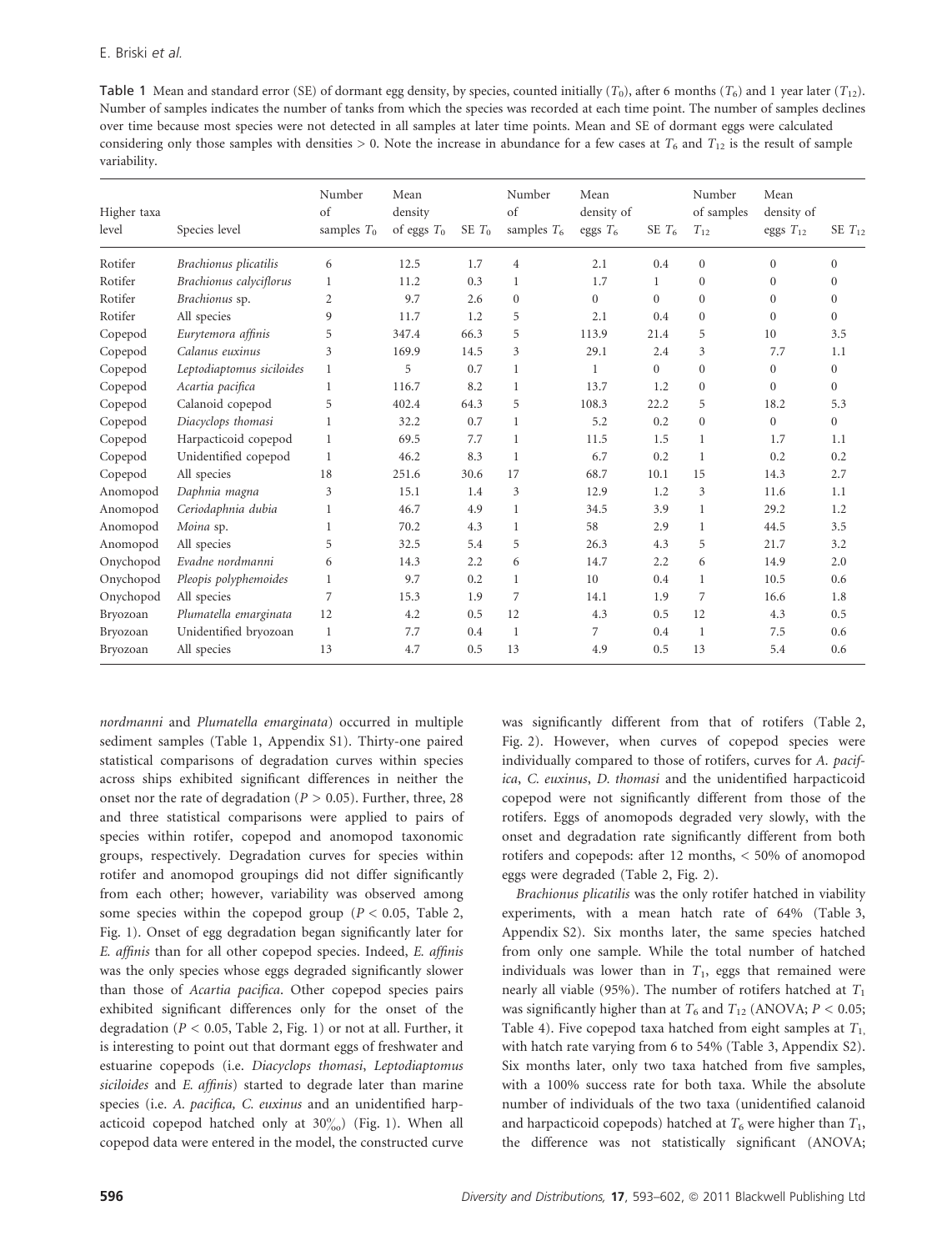

Figure 1 Degradation rates for dormant eggs of rotifer (a), copepod (b) and anomopod (c) species. The curves were constructed using data from all four replicates from all ships where a particular species was found.

 $P > 0.05$ ; Tables 3 and 4). After 12 months, copepods were the only taxonomic group that hatched, though only from two samples. The absolute number of copepods hatched in  $T_{12}$  was significantly lower than in  $T_1$  and  $T_6$  (ANOVA;  $P < 0.05$ ; Tables 3 and 4). In the anomopod taxonomic group, Moina sp. hatched from only one sample at  $T_1$  (Table 3, Appendix S2). No other anomopod species hatched at  $T_1$ . D. magna hatched after 6 months, even though it did not hatch at  $T_1$  (Table 3, Appendix S2). There was no significant difference in the number of individuals hatched between time points for the anomopods ( $P > 0.05$ ; Table 4). Dormant eggs of onychopods and bryozoans did not hatch in any of the three hatching trials.



Figure 2 Degradation rates for dormant eggs of rotifer, copepod and anomopod taxonomic groups. Curves were constructed using data from all four replicates from all ships where a particular taxonomic group was found. Degradation rates of onychopods and bryozoans, having poor fit to the model, are not shown.

## **DISCUSSION**

## Invasion potential of invertebrate taxa

A large number of studies have addressed questions regarding different life history traits that predispose species to become successful invaders (O'Connor, 1986; Scott & Panetta, 1993; Duncan et al., 1999; Kolar & Lodge, 2001), but no studies have explored the role of dormancy in invasion success. This study highlighted key interspecific differences in the survival of dormant eggs retained in ballast sediment – differences that could profoundly influence colonization potential of different taxonomic groups via ships' ballast sediment. We found that dormant eggs of rotifers degraded at the highest rate of all taxa examined, and consequently they likely represent very low risk of invasion. Copepod egg degradation rate was quite high, but lower than those of rotifers. Freshwater copepods appear to pose a higher invasion risk than marine species. In contrast, dormant eggs of anomopods, onychopods and bryozoans did not degrade in ballast sediments for at least 1 year, suggesting their invasion potential is the highest of all taxa examined. Rotifer, copepod, cladoceran and bryozoan invasions are likely vastly underreported for almost all freshwater and marine systems owing to a lack of historical work on biodiversity, biogeography and, especially, taxonomic limitations (Carlton, 2009).

## Degradation rates and relative invasion threat to different habitats

While we found that degradation rates among different species of rotifers and anomopods were fairly consistent, we caution that sample size may have been insufficient to detect differences. Inconsistencies in the onset of degradation in dormant eggs of different copepod species could not be accounted for by variation among ships, as we did not find differences in the onset or rate of degradation within species sampled from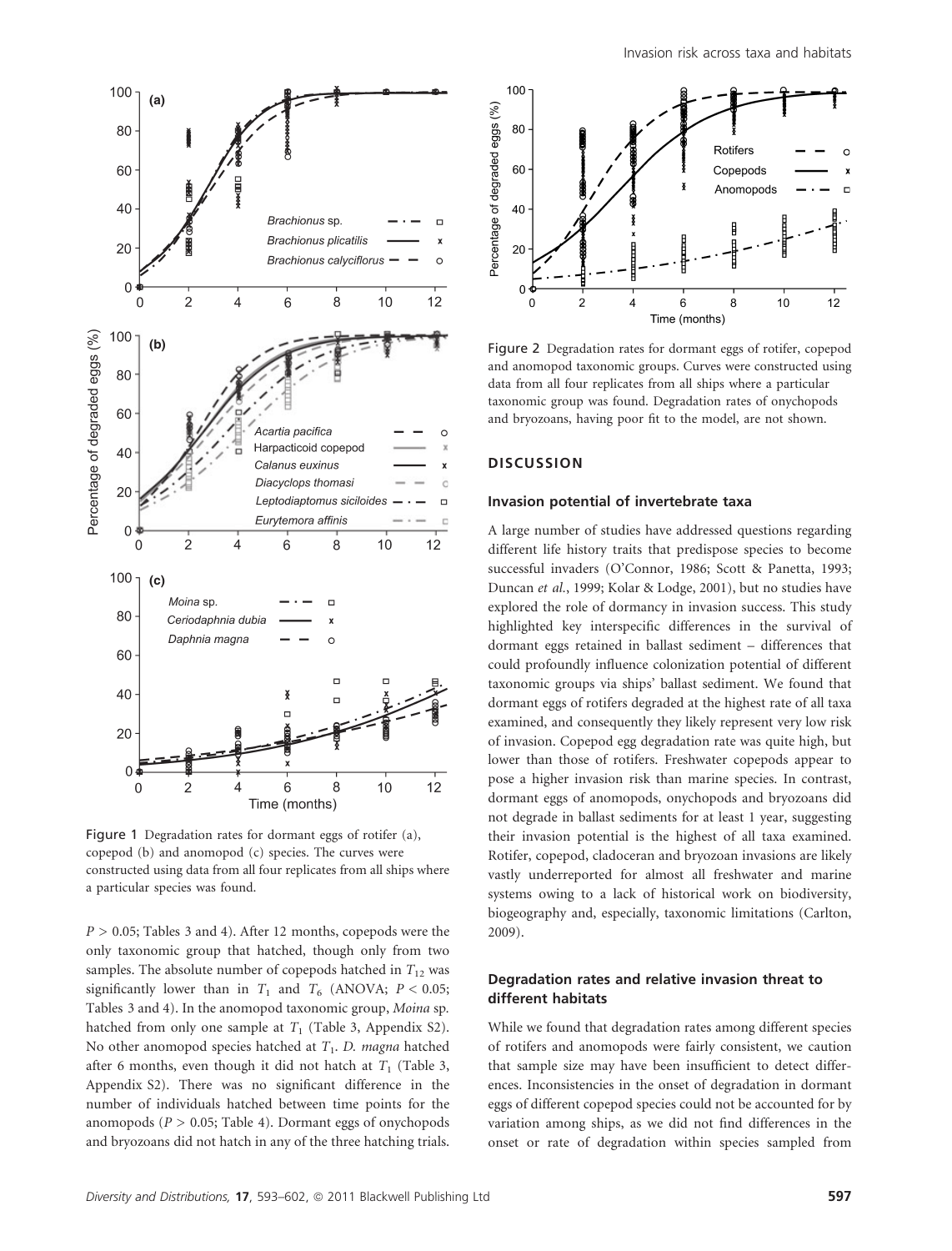Table 2 Significance levels for statistical comparisons of parameters between pairs of fitted curves, which showed significant difference in the onset or rate of degradation, or both. The t-test incorporated in the Fit Nonlinear Model using Generalized Least Squares was used to test for differences between estimated parameters  $Z_1$  and  $Z_2$ , and  $Q_1$  and  $Q_2$ . Significant P-values are presented in bold. Bonferroni-type protection to guard against inflating the type I error rate and family-wise error rate of 0.05 were used for pairwise statistical comparisons. Results that were not significantly different are not shown.

| Level of comparison        | Pairs compared                                 | The onset of<br>degradation $(P$ -value) | The rate of<br>degradation $(P$ -value) |
|----------------------------|------------------------------------------------|------------------------------------------|-----------------------------------------|
| Within copepods            |                                                |                                          |                                         |
|                            | Eurytemora affinis–Calanus euxinus             | ${}< 0.001$                              | 0.1063                                  |
|                            | Eurytemora affinis-harpacticoid copepod        | < 0.001                                  | 0.2320                                  |
|                            | Eurytemora affinis-Diacyclops thomasi          | < 0.001                                  | 0.1771                                  |
|                            | Eurytemora affinis-Acartia pacifica            | < 0.001                                  | ${}< 0.001$                             |
|                            | Eurytemora affinis–Leptodiaptomus siciloides   | < 0.001                                  | 0.585                                   |
|                            | Harpacticoid copepod-Leptodiaptomus siciloides | < 0.001                                  | 0.1499                                  |
|                            | Acartia pacifica-Leptodiaptomus siciloides     | < 0.001                                  | 0.1323                                  |
| Different taxonomic groups |                                                |                                          |                                         |
|                            | Rotifers-copepods                              | ${}< 0.001$                              | ${}< 0.001$                             |
|                            | Rotifers-anomopods                             | < 0.001                                  | ${}< 0.001$                             |
|                            | Copepods-anomopods                             | < 0.001                                  | ${}< 0.001$                             |

Table 3 Mean ( $\pm$  standard error) number of dormant eggs hatched, by species, at 1 month ( $T_1$ ), 6 months ( $T_6$ ) and 12 months ( $T_{12}$ ) after collection of sediment. The number of samples each particular species hatched from at  $T_1$ ,  $T_6$  and  $T_{12}$  and mean hatching percentages (H%), are included. Mean, SE of hatched dormant eggs and H% were calculated considering only those samples with hatching > 0. \* denotes cases where more dormant eggs hatched after 6 months than after 1 month.

| Higher taxa<br>level | Species level         | Number<br>of<br>samples<br>$T_{1}$ | Mean<br>number of<br>viable eggs<br>$T_1$ ( $\pm$ SE) | $H\%$ $T_1$ | Number<br>of<br>samples<br>$T_6$ | Mean<br>number of<br>viable eggs<br>$T_6$ ( $\pm$ SE) | $H\%$ $T_6$  | Number<br>of<br>samples<br>$T_{12}$ | Mean<br>number of<br>viable eggs<br>$T_{12}$ ( $\pm$ SE) | H%<br>$T_{12}$ |
|----------------------|-----------------------|------------------------------------|-------------------------------------------------------|-------------|----------------------------------|-------------------------------------------------------|--------------|-------------------------------------|----------------------------------------------------------|----------------|
| Rotifer              | Brachionus plicatilis | 3                                  | 8(5.7)                                                | 64          |                                  | 2(1.2)                                                | 95           | $\Omega$                            | $\Omega$                                                 |                |
| Copepod              | Eurytemora affinis    |                                    | 22.4 (19.2)                                           | 6.4         | $\Omega$                         | $\Omega$                                              | $\Omega$     | $\Omega$                            | $\Omega$                                                 | $\Omega$       |
| Copepod              | Calanus euxinus       | 2                                  | 92.6 (47.4)                                           | 54.5        | $\Omega$                         | $\Omega$                                              | $\Omega$     | $\Omega$                            | $\Omega$                                                 | $\Omega$       |
| Copepod              | Calanoid copepod      | 3                                  | 81.2 (50.3)                                           | 20.1        | $\overline{4}$                   | $109*$ (81.9)                                         | 100          |                                     | 9.8(7.2)                                                 | 53.8           |
| Copepod              | Harpacticoid copepod  |                                    | 31(19.1)                                              | 44.6        |                                  | $11.5*$ (29.1)                                        | 100          |                                     | 2(4.7)                                                   | 100            |
| Copepod              | Unidentified copepod  |                                    | 10.6(3.2)                                             | 22.9        | $\Omega$                         | $\Omega$                                              | $\Omega$     | $\Omega$                            | $\Omega$                                                 | $\Omega$       |
| Anomopod             | Daphnia magna         | $\overline{0}$                     | $\Omega$                                              | $\Omega$    |                                  | $0.1^*$ (0.1)                                         | 0.7          | $\Omega$                            | $\Omega$                                                 | $\Omega$       |
| Anomopod             | Moina sp.             |                                    | 9(9)                                                  | 12.8        | $\Omega$                         | $\Omega$                                              | $\mathbf{0}$ | $\Omega$                            | $\Omega$                                                 | $\Omega$       |

Table 4 Statistical comparisons of hatching data among three time points tested by repeated measures ANOVA and Bonferroni tests. Significant P-values are presented in bold.

|           | Within                   | Pairwise comparisons $(P)$ |             |                |  |  |  |
|-----------|--------------------------|----------------------------|-------------|----------------|--|--|--|
| Taxa      | subject<br>effects $(P)$ | $T_1 - T_6$                | $T_1 - T_1$ | $T_6 - T_{12}$ |  |  |  |
| Rotifers  | 0.036                    | 0.009                      | 0.011       | 0.992          |  |  |  |
| Copepods  | 0.002                    | 0.247                      | 0.002       | 0.014          |  |  |  |
| Anomopods | 0.392                    |                            | 0.992       | 0.992          |  |  |  |

Within subject P-values for anomopods are with Greenhouse–Geisser corrections.

different ships in any paired comparison. One reason for the high mortality rate and inconsistent onset of degradation of eggs of different copepod species in our samples could be that

some species produce mostly subitaneous (i.e. eggs with a thin shell layer, which hatch soon after they are produced) rather than dormant eggs (Marcus, 1996). It is very difficult to distinguish between dormant eggs and subitaneous eggs of copepods without using an electron microscope (Dharani & Altaff, 2004). The observed differences also may reflect evolutionary history since the onset of degradation for eggs of freshwater species was later than that of marine taxa, possibly resulting in higher invasion potential for the former group. Additionally, all freshwater species tested in this study had highly resistant dormant eggs, supporting the view that they may pose a greater invasion threat.

#### Dormant egg viability

Although onychopod and bryozoan dormant eggs did not hatch in our viability experiments, insufficient sample sizes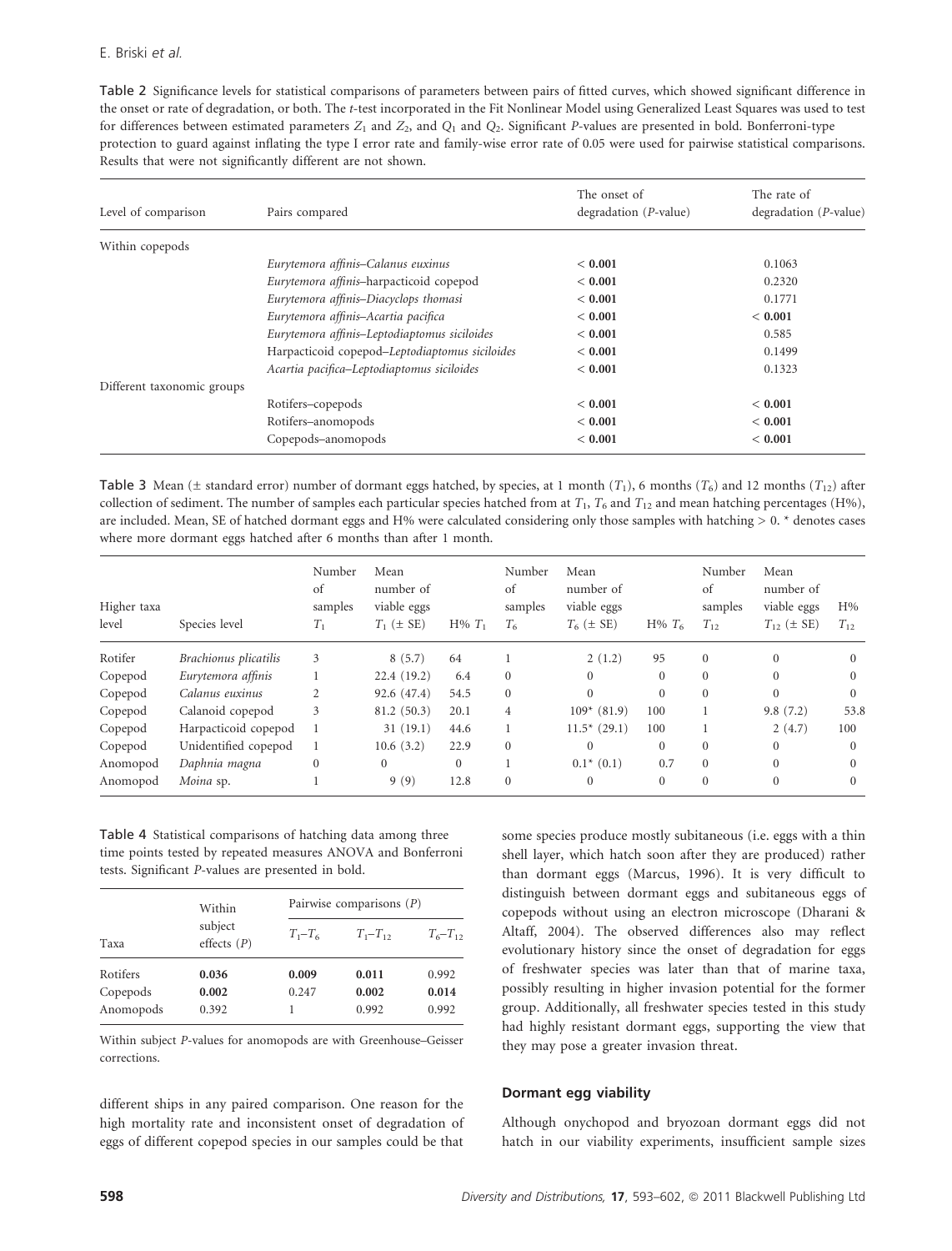preclude us from concluding that the eggs are not viable. The physiology of dormant eggs is very complex, and hatching success depends on the degree of diapause termination, energy content of the eggs and hatching conditions, with low hatching success a common result (Schwartz & Hebert, 1987; Lavens & Sorgeloos, 1996; Hairston et al., 1999; Bailey et al., 2003; Simm & Ojaveer, 2006; Sopanen, 2008). Successful hatching of onychopod species was reported after incubation at  $10^{\circ}$ C (Bailey et al., 2005a; Simm & Ojaveer, 2006; Sopanen, 2008); however, incubation at 18°C exceeds limits for development and hatching of Cercopagis pengoi (Sopanen, 2008). Considering that our hatching trials were conducted at 20°C, that there was no visible degradation of eggs, that DNA extraction was equally successful at the beginning and end of the year, and that low numbers of eggs were used for hatching in our hatching trials, we argue that the onychopod eggs were likely viable and could pose an invasion risk. Similarly, demonstrated resistance by bryozoan eggs to all kinds of extreme environmental conditions (Bushnell & Rao, 1974; Wood, 2005; Kipp et al., 2010) leads us to conclude that these eggs were likely viable and could pose an invasion risk.

#### Comparison to natural habitats

Dormant eggs of rotifers and copepods have been reported as viable for decades or even centuries (Marcus et al., 1994; Hairston et al., 1995; Hairston, 1996; Hairston & Kearns, 1996; Cáceres, 1997); however, most research indicates loss of viability within 12–24 months (Chittapun et al., 2005; De Stasio, 2007). Viability of dormant rotifer eggs is reduced by exposure to severe drought (Schröder, 2005), bacterial infection (De Stasio, 2007) or high amounts of organic matter (Hagiwara et al., 1997). Similarly, environmental pollutants including heavy metals, acidic water, low oxygen, elevated hydrogen sulphide, high temperature and parasitism may reduce viability of dormant eggs of copepods (Keller & Pitblado, 1984; Kerfoot et al., 1999; Brendonck & De Meester, 2003). Such adverse conditions are often found in ballast tanks (Wagner et al., 1996; Reid et al., 2007; Ago et al., 2008; Sutherland et al., 2009; E. Briski, personal observation, relative to low oxygen level); thus, it is not surprising that dormant rotifer and copepod eggs degraded rapidly in our study. It is noteworthy, however, that dormant eggs of both of these groups degraded in half the time reported in nature.

Viability of dormant eggs of cladocerans could be reduced by exposure to the aforementioned conditions for rotifers and copepods (Keller & Pitblado, 1984; Onbé, 1985; Hairston et al., 1999). In our study, cladocerans exhibited two patterns of dormant egg degradation: anomopods degraded at a very slow rate, while onychopods did not degrade at all. While anomopod degradation rate was similar to that reported in nature by Hairston et al. (1999), the lack of degradation of onychopod eggs was surprising as Onbé (1985) reported degradation of onychopod dormant eggs following exposure to environmental pollutants. The last taxonomic group

explored in our study were bryozoans, whose dormant stages (i.e. statoblasts) are reported to be resistant to extreme temperature, drought, heavy metals, toxins, freezing and desiccation (Bushnell & Rao, 1974; Kipp et al., 2010) and can remain viable from 2 to 4 years (Cáceres, 1997; Wood, 2005). Our findings for bryozoans are consistent with reports from natural habitats.

#### Dormant eggs in ships' ballast tanks

This study indicates that variability in survival and longevity of dormant eggs of different invertebrate taxa produces at least two general patterns of invasion risk. Dormant eggs of rotifers and copepods pose high invasion risk only ephemerally during reproductive pulses, while anomopod, onychopod and bryozoan dormant eggs pose a high invasion risk throughout the year. The rapid degradation rate observed across species of rotifers and copepods, even though samples were collected from different tanks and at different times, suggests that eggs of these taxa entered tanks not long before samples were collected. The low number of ships carrying a high abundance of dormant eggs (Bailey et al., 2005a; Duggan et al., 2005; Briski et al., 2010) supports the conclusion that dormant eggs of rotifers and copepods do not continually accumulate inside ballast tanks.

Further, we acknowledge two major limitations in this study. First, we do not know the history of eggs in different ballast sediments, including their age, geographical source or conditions to which they were exposed (see Appendix S3 for ship particulars). Second, environmental conditions inside ballast tanks are less stable than storage in the laboratory. Nevertheless, our study still provides robust insight into the survivorship and viability of dormant eggs.

#### Invasion risk of active vs. dormant invertebrate stages

This study provides empirical support for the hypothesis that different life history traits may be helpful during various stages of the invasion process. However, dormancy does not provide equal benefit to all invertebrate taxa. Our results suggest that rotifers and copepods are less likely to be transported as dormant eggs in ships' ballast sediment than as active planktonic adults in ballast water (see also Bailey et al., 2005b; Duggan et al., 2005). Nevertheless, transport is only the first stage of the invasion process, and environmental and demographic stochasticity further reduce the number of individuals successfully transitioning from the introduction stage to the establishment stage. If dormant eggs, rather than active individuals, are released from the transport vector, dormancy could facilitate survival of invertebrate taxa through environmental stochasticity because dormant eggs often remain inactive until environmental conditions are favourable (Hairston et al., 1995, 1999; Hairston, 1996). All of the aforementioned factors indicate that invertebrates producing dormant eggs may pose higher invasion risk than those without, and as our data discriminated between more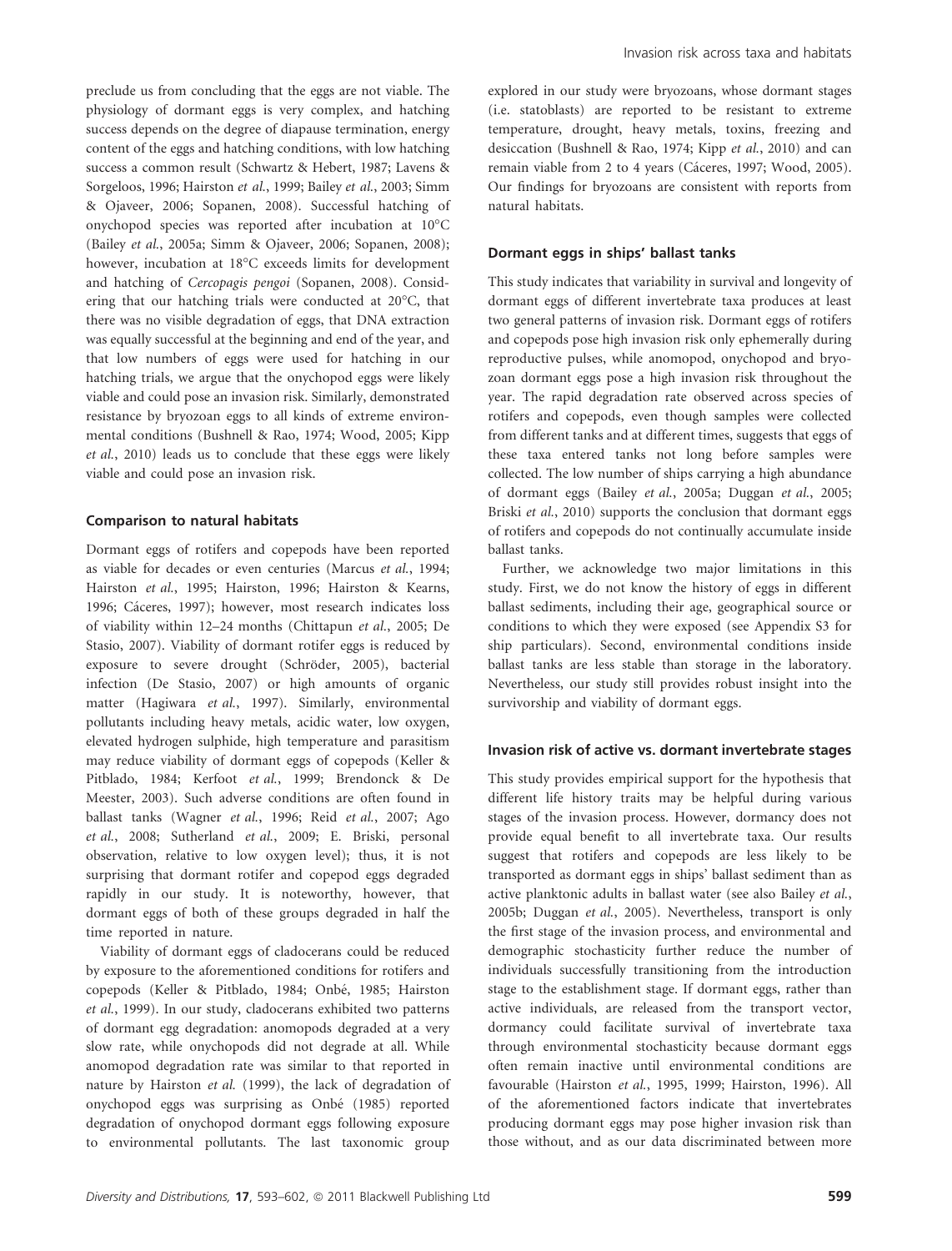and less resistant dormant eggs, and assuming all other factors being equal (e.g. propagule pressure, habitat characteristics), this work indicates that anomopods, onychopods and bryozoans may be the most successful invertebrate invaders.

## ACKNOWLEDGEMENTS

We thank the shipping companies, crews and the Shipping Federation of Canada that facilitated access to vessels, as well as our sampling teams: C. van Overdijk, A.M. Weise, O. Casas-Monroy, N. Simard, J.-Y. Couture, M. Huot, C. Owens, O. Lacasse, K. MacIntosh, B. Piercey, D. Humphrey, S. Ballard, M. Whitehead, P. Lolic, G. Leung, P. Luk, and Drs. C. McKindsey and C. Levings. Comments from two anonymous referees and Jim Carlton and David Richardson are gratefully acknowledged. We are grateful to M. Cristescu for making available her laboratory resources. We also are grateful for laboratory support from R. Tedla, S. Ross and H. Coker. Funding for this study was provided by NSERC's Canadian Aquatic Invasive Species Network and by an NSERC Discovery Grant and DFO Invasive Species Research Chair to H.J.M.

## **REFERENCES**

- Ago, M., Ago, K. & Ogata, M. (2008) Two fatalities by hydrogen sulfide poisoning: variation of pathological and toxicological finding. Legal Medicine, 10, 148–152.
- Bailey, S.A., Duggan, I.C., Van Overdijk, C.D.A., Jenkins, P.T. & MacIsaac, H.J. (2003) Viability of invertebrate diapausing stages collected from residual ballast sediment of transoceanic vessels. Limnology and Oceanography, 48, 1701–1710.
- Bailey, S.A., Duggan, I.C., Jenkins, P.T. & MacIsaac, H.J. (2005a) Invertebrate resting stages in residual ballast sediment of transoceanic ships. Canadian Journal of Fisheries and Aquatic Sciences, 62, 1090–1103.
- Bailey, S.A., Nandakumar, K., Duggan, I.C., van Overdijk, C.D.A., Johengen, T.H., Reid, D.F. & MacIsaac, H.J. (2005b) In situ hatching of invertebrate diapausing eggs from ships' ballast sediment. Diversity and Distributions, 11, 453–460.
- Bailey, S.A., Duggan, I.C., Nandakumar, K. & MacIsaac, H.J. (2007) Sediments in ships: biota as biological contaminants. Aquatic Ecosystem Health and Management, 10, 93–100.
- Brendonck, L. & De Meester, L. (2003) Egg banks in freshwater zooplankton: evolutionary and ecological archive in the sediment. Hydrobiologia, 491, 65–84.
- Briski, E., Bailey, S.A., Cristescu, M.E. & MacIsaac, H.J. (2010) Efficacy of 'saltwater flushing' in protecting the Great Lakes from biological invasions by invertebrate eggs in ships' ballast sediment. Freshwater Biology, 55, 2414–2424.
- Briski, E., Cristescu, M.E., Bailey, S.A. & MacIsaac, H.J. (2011) Use of DNA barcoding to detect invertebrate invasive species from diapausing eggs. Biological Invasions, doi: 10.1007/ s10530-010-9892-7.
- Burgess, R. (2001) An improved protocol for separating meiofauna from sediments using colloidal silica sols. Marine Ecology Progress Series, 214, 161–165.
- Bushnell, J.H. & Rao, K.S. (1974) Dormant or quiescent stages and structures among the Ectoprocta: physical and chemical factors affecting viability and germination of statoblasts. Transactions of the American Microscopical Society, 93, 524– 543.
- Cáceres, C.E. (1997) Dormancy in invertebrates. Invertebrate Biology, 11, 371–383.
- Carlton, J.T. (1985) Transoceanic and interoceanic dispersal of coastal marine organisms: the biology of ballast water. Oceanography Marine Biology Annual Review, 23, 313–371.
- Carlton, J.T. (2009) Deep invasion ecology and the assembly of communities in historical time. Biological invasions in marine ecosystems (ed. by G. Rilov and J.A. Crooks), pp. 13–56, Springer-Verlag, Berlin.
- Chittapun, S., Pholpunthin, P. & Segers, H. (2005) Restoration of tropical peat swamp rotifer communities after perturbation: an experimental study of recovery of rotifers from the resting egg bank. Hydrobiologia, 546, 281–289.
- Colautti, R.I. & MacIsaac, H.J. (2004) A neutral terminology for defining invasive species. Diversity and Distributions, 10, 135–141.
- De Stasio, B.T., Jr (2007) Egg bank formation by aquatic invertebrates: a bridge across disciplinary boundaries. Diapause in aquatic invertebrates theory and human use (ed. by V.R. Alekseev, B.T. De Stasio and J.J. Gilbert), pp. 121–133, Springer, Netherlands.
- Dharani, G. & Altaff, K. (2004) Ultra structure of subitaneous and diapausing eggs of planktonic copepod Sinodiaptomus (Rhinediaptomus) indicus. Current Science, 87, 109–112.
- Drake, J.M. & Lodge, D.M. (2007) Rate of species introductions in the Great Lakes via ships' ballast water and sediments. Canadian Journal of Fisheries and Aquatic Sciences, 64, 530–538.
- Duggan, I.C., Van Overdijk, C.D.A., Bailey, S.A., Jenkins, P.T., Limen, H. & MacIsaac, H.J. (2005) Invertebrates associated with residual ballast water and sediments of cargo-carrying ships entering the Great Lakes. Canadian Journal of Fisheries and Aquatic Sciences, 62, 2463–2474.
- Duncan, R.P., Blackburn, T.M. & Veltman, C.J. (1999) Determinants of geographical range sizes: a test using introduced New Zealand birds. Journal of Animal Ecology, 68, 963–975.
- Gollasch, S. & Leppäkoski, E. (1999) Initial risk assessment of alien species in Nordic coastal waters. Nordic Council of Ministers, Copenhagen, 244 pp.
- Gray, D.K. & MacIsaac, H.J. (2010) Diapausing zooplankton eggs remain viable despite exposure to open-ocean ballast water exchange: evidence from in-situ exposure experiments. Canadian Journal of Fisheries and Aquatic Sciences, 67, 1–11.
- Hagiwara, A., Balompapueng, M.D., Munuswamy, N. & Hirayama, A. (1997) Mass production and preservation of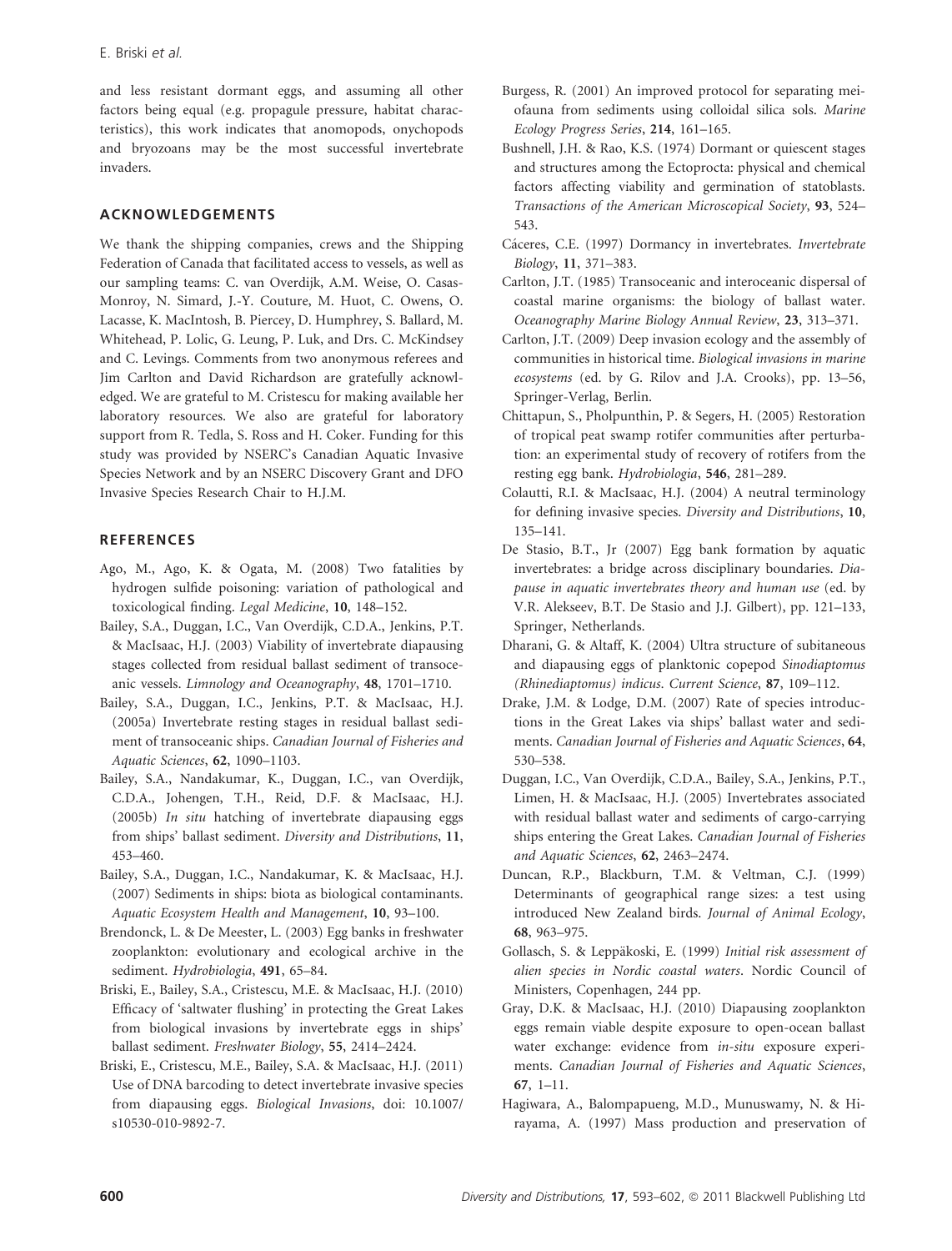resting eggs of the euryhaline rotifer Brachionus plicatilis and B. rotundiformis. Aquaculture, 155, 223–230.

- Hairston, N.G., Jr (1996) Zooplankton egg banks as biotic reservoirs in changing environments. Limnology and Oceanography, 41, 1087–1092.
- Hairston, N.G., Jr & Kearns, C.M. (1996) Phenotypic variation in a zooplankton egg bank. Ecology, 77, 2382–2392.
- Hairston, N.G., Jr, van Brunt, R.A., Kearns, C.M. & Engstrom, D.R. (1995) Age and survivorship of diapausing eggs in a sediment egg bank. Ecology, 76, 1706–1711.
- Hairston, N.G., Jr, Perry, L.J., Bohonak, A.J., Fellows, M.Q. & Kearns, C.M. (1999) Population biology of a failed invasion: paleolimnology of Daphnia exilis in upstate New York. Limnology and Oceanography, 44, 477–486.
- Hebert, P.D.N. & Crease, T.J. (1980) Clonal co-existence in Daphnia pulex (Leydig): another planktonic paradox. Science, 207, 1363–1365.
- Holeck, K.T., Mills, E.L., MacIsaac, H.J., Dochoda, M., Colautti, R.I. & Ricciardi, A. (2004) Bridging troubled waters: understanding links between biological invasions, transoceanic shipping, and other entry vectors in the Laurentian Great Lakes. BioScience, 54, 919–929.
- Hulme, P.E. (2009) Trade, transport and trouble: managing invasive species pathways in an era of globalization. Journal of Applied Ecology, 46, 10–18.
- Keller, W. & Pitblado, J.R. (1984) Crustacean plankton in northeastern Ontario lakes subjected to acidic deposition. Water, Air, & Soil Pollution, 23, 271–291.
- Kerfoot, W.C., Robbins, J.A. & Weider, L.J. (1999) A new approach to historical reconstruction: combining descriptive and experimental paleolimnology. Limnology and Oceanography, 44, 1232–1247.
- Kipp, R., Bailey, S.A., MacIsaac, H.J. & Ricciardi, A. (2010) Transoceanic ships as vectors for nonindigenous freshwater bryozoans. Diversity and Distributions, 16, 77–83.
- Kolar, C.S. & Lodge, D.M. (2001) Progress in invasion biology: predicting invaders. Trends in Ecology and Evolution, 16, 199–204.
- Lavens, P. & Sorgeloos, P. (1996) Manual on the production and use of live food for aquaculture. FAO Fisheries Technical Paper, Rome, p. 295.
- Marcus, N.H. (1996) Ecological and evolutionary significance of resting eggs in marine copepods: past, present, and future studies. Hydrobiologia, 320, 141–152.
- Marcus, N.M., Lutz, R., Burnett, W. & Cable, P. (1994) Age, viability, and vertical distribution of zooplankton resting eggs from an anoxic basin: evidence of an egg bank. Limnology and Oceanography, 39, 154–158.
- Molnar, J.L., Gamboa, R.L., Revenga, C. & Spalding, M.D. (2008) Assessing the global threat of invasive species to marine biodiversity. Frontiers in Ecology and the Environment, 6, 485–492.
- O'Connor, R.J. (1986) Biological characteristics of invaders among bird species in Britain. Philosophical Transactions of the Royal Society of London Series B, Biological Sciences, 314, 583–598.
- Onbé, T. (1985) Seasonal fluctuations in the abundance of populations of marine cladocerans and their resting eggs in the Inland Sea of Japan. Marine Biology, 87, 83–88.
- Reid, D.F., Johengen, T., MacIsaac, H.J., Dobbs, F.C., Doblin, M., Drake, L., Ruiz, G., Jenkins, P.T., Santagata, S., Van Overdijk, C., Gray, D., Ellis, S., Hong, Y., Tang, Y., Thomson, F., Heinemann, S. & Rondon, S. (2007) A final report for the project ''Identifying, verifying, and establishing options for best management practices for NOBOB Vessels.'' 173pp. http://www.glerl.noaa.gov/res/Task\_rpts/2004/nobob\_ b\_final\_report.pdf.
- Ricciardi, A. (2006) Patterns of invasion in the Laurentian Great Lakes in relation to changes in vector activity. Diversity and Distributions, 12, 425–433.
- Ruiz, G.M. & Carlton, J.T. (2003) Invasion vectors: a conceptual framework for management. Invasive species: vectors and management strategies (ed. by G.M. Ruiz and J.T. Carlton), pp. 459–504, Island Press, Washington, DC.
- Schröder, T. (2005) Diapause in monogonont rotifers. Hydrobiologia, 546, 291–306.
- Schwartz, S.S. & Hebert, P.D.N. (1987) Methods for the activation of the resting eggs of Daphnia. Freshwater Biology, 17, 373–379.
- Scott, J.K. & Panetta, F.D. (1993) Predicting the Australian weed status of southern African plants. Journal of Biogeography, 20, 87–93.
- Simm, M. & Ojaveer, H. (2006) Taxonomic status and reproduction dynamics of the non-indigenous Cercopagis in the Gulf of Riga (Baltic Sea). Hydrobiologia, 554, 147–154.
- Sopanen, S. (2008) The effect of temperature on the development and hatching of resting eggs of non-indigenous predatory cladoceran Cercopagis pengoi in the Gulf of Finland, Baltic Sea. Marine Biology, 154, 99–108.
- Sutherland, T.F., Levings, C.D. & Wiley, C. (2009) Quantifying aquatic invasive species in accumulated ballast sediment residuals – ''Swish'': preliminary results. Report completed for Aquatic Invasive Species program funded by Fisheries and Oceans Canada, p. 36. http://www.apec-tptwg.org.cn/ new/Archives/tpt-wg32/Maritime/Final/Aquatic%20Invasive %20Species%20project%202008%202009%20June%2023% 202009.pdf.
- Wagner, P., Little, B., Hart, K., Ray, R., Thomas, D., Trzaskoma-Paulette, P. & Lukas, K. (1996) Environmental fate of sacrificial zinc anodes and influence of a biofilm. International Biodeterioration and Biodegradation, 37, 151–157.
- Wonham, M.J. & Carlton, J.T. (2005) Trends in marine biological invasions at local and regional scales: the Northeast Pacific Ocean as a model system. Biological Invasions, 7, 369– 392.
- Wood, T.S. (2005) Study methods for freshwater bryozoans. Denesia, 16, 103–110.

# SUPPORTING INFORMATION

Additional Supporting Information may be found in the online version of this article: